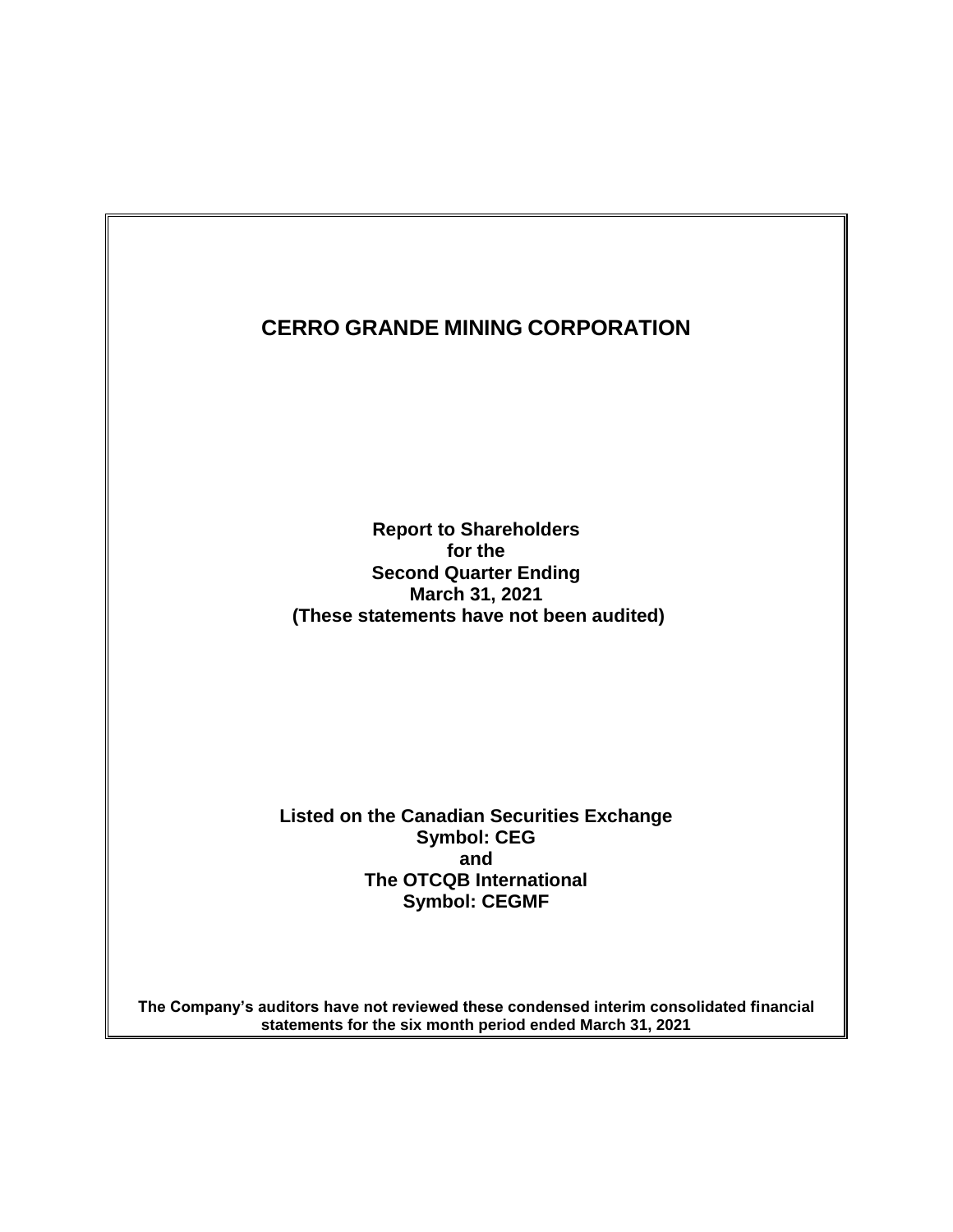Condensed Interim Consolidated Statements of Financial Position As at March 31, 2021 and September 30, 2020

(Expressed in thousands of U.S. dollars, except per share amounts)

|                                                            |                | March 31,  | September 30,  |
|------------------------------------------------------------|----------------|------------|----------------|
|                                                            | <b>Notes</b>   | 2021       | 2020           |
|                                                            |                | \$         | \$             |
| <b>ASSETS</b>                                              |                |            |                |
| <b>Current assets</b>                                      |                |            |                |
| Cash                                                       |                | 5          | 15             |
| Receivables and advances                                   | 4              | 11         | 9              |
| Recoverable taxes                                          |                | 9          | $\overline{a}$ |
|                                                            |                | 25         | 26             |
| Non-current assets                                         |                |            |                |
| Deposits                                                   | 5              | 1,694      |                |
| Due from related parties                                   | 11             |            | 601            |
|                                                            |                | 1,694      | 601            |
| <b>Total assets</b>                                        |                | 1,719      | 627            |
| <b>LIABILITIES</b>                                         |                |            |                |
| <b>Current liabilities</b>                                 |                |            |                |
| Trade and other payables                                   | 6              | 195        | 125            |
| Due to related parties                                     | 11             | 1,431      | 1,003          |
| Other debt                                                 | $\overline{7}$ | 241        | 234            |
|                                                            |                | 1,867      | 1,362          |
| <b>Non-Current liabilities</b>                             |                |            |                |
| Long Term Debt                                             | 8              | 5,060      | 4,932          |
| <b>Total liabilities</b>                                   |                | 6,927      | 6,294          |
| <b>SHAREHOLDES' DEFICIENCY</b>                             |                |            |                |
| Share capital                                              | 9              | 91,786     | 90,092         |
| Contributed surplus                                        |                | 8,575      | 8,575          |
| Deficit                                                    |                | (105, 569) | (104, 334)     |
| Total shareholders' equity                                 |                | (5, 208)   | (5,667)        |
| Total liabilities and shareholders' equity                 |                | 1,719      | 627            |
| Nature of operations and going concern assumption (Note 1) |                |            |                |

#### Approved by the Board of Directors

### **(Signed) Paul J. DesLauriers** Chairman **(Signed) Stephen W. Houghton** Director

The accompanying notes form an integral part of these consolidated financial statements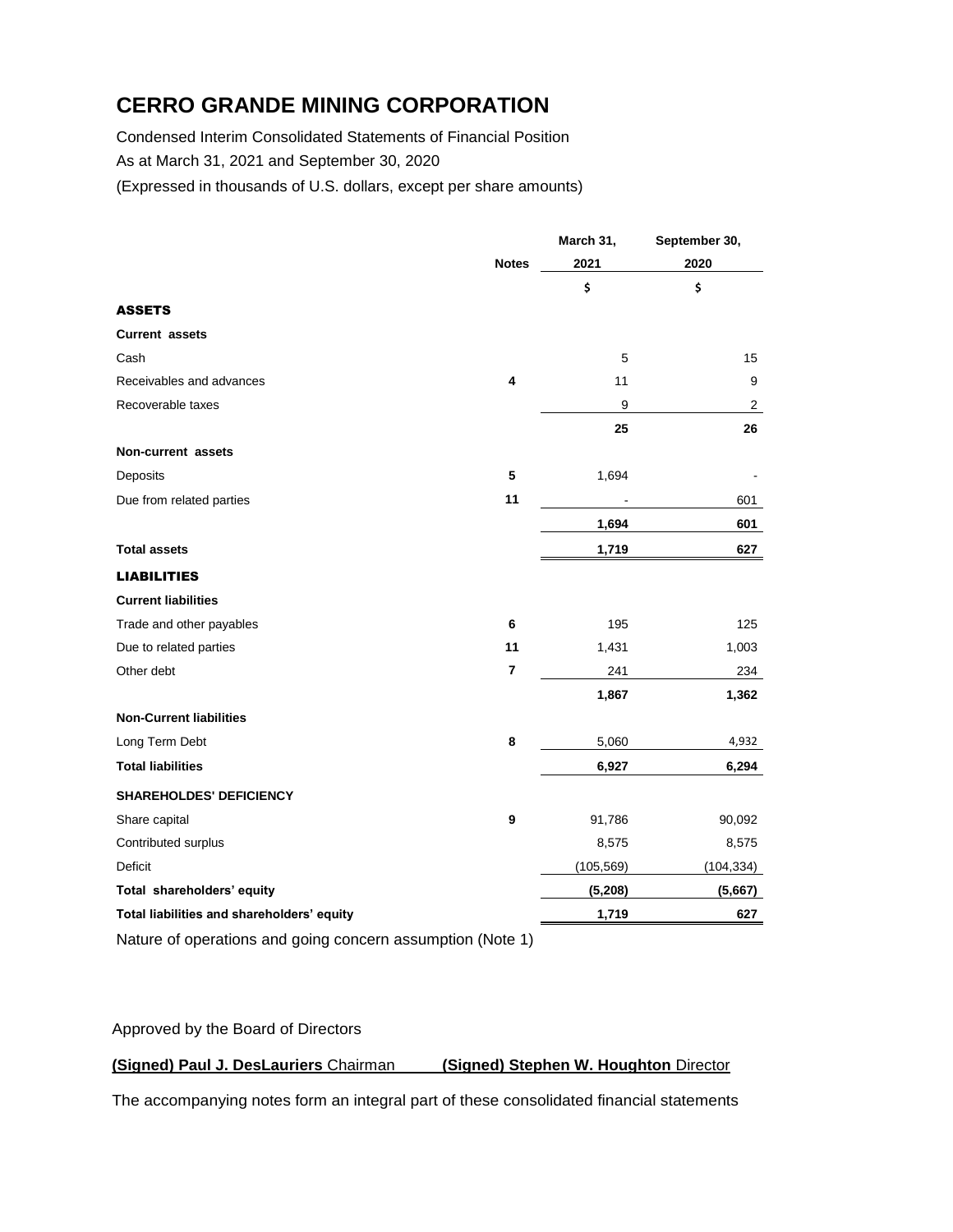Condensed Interim Consolidated Statements of Loss and Other Comprehensive Loss

For the six month period ended March 31, 2021 and 2020

(Expressed in thousands of U.S. dollars, except per share amounts)

|                                                                      | Three months ended<br>March 31, |             |             | Six months ended |
|----------------------------------------------------------------------|---------------------------------|-------------|-------------|------------------|
|                                                                      |                                 |             |             | March 31,        |
|                                                                      | 2021                            | 2020        | 2021        | 2020             |
|                                                                      | \$                              | \$          | \$          | \$               |
| <b>Expenses</b>                                                      |                                 |             |             |                  |
| General, sales and administrative                                    | 895                             | 109         | 1,115       | 226              |
| Foreign exchange                                                     | 64                              | 55          | (15)        | 59               |
| Share-based compensation                                             |                                 | 1           |             | 1                |
| Interest                                                             | 3                               | 34          | 7           | 38               |
| Other expenses                                                       |                                 | 43          |             | 47               |
| Acretion expense (Note 8)                                            | 18                              |             | 37          |                  |
| Unrealized loss on derivative liability (Note 8)                     | 19                              |             | 91          |                  |
|                                                                      | 999                             | 242         | 1,235       | 371              |
| Loss and comprehensive loss for the period                           | (999)                           | (242)       | (1,235)     | (371)            |
|                                                                      | (0.00)                          |             | 0.00        | (0.00)           |
| Basic and diluted loss per share                                     |                                 | (0.00)      |             |                  |
| Weighted average number of shares<br>outstanding - basic and diluted | 383,445,886                     | 339,390,784 | 383,445,886 | 339,390,784      |

The accompanying notes are an integral part of these consolidated financial statements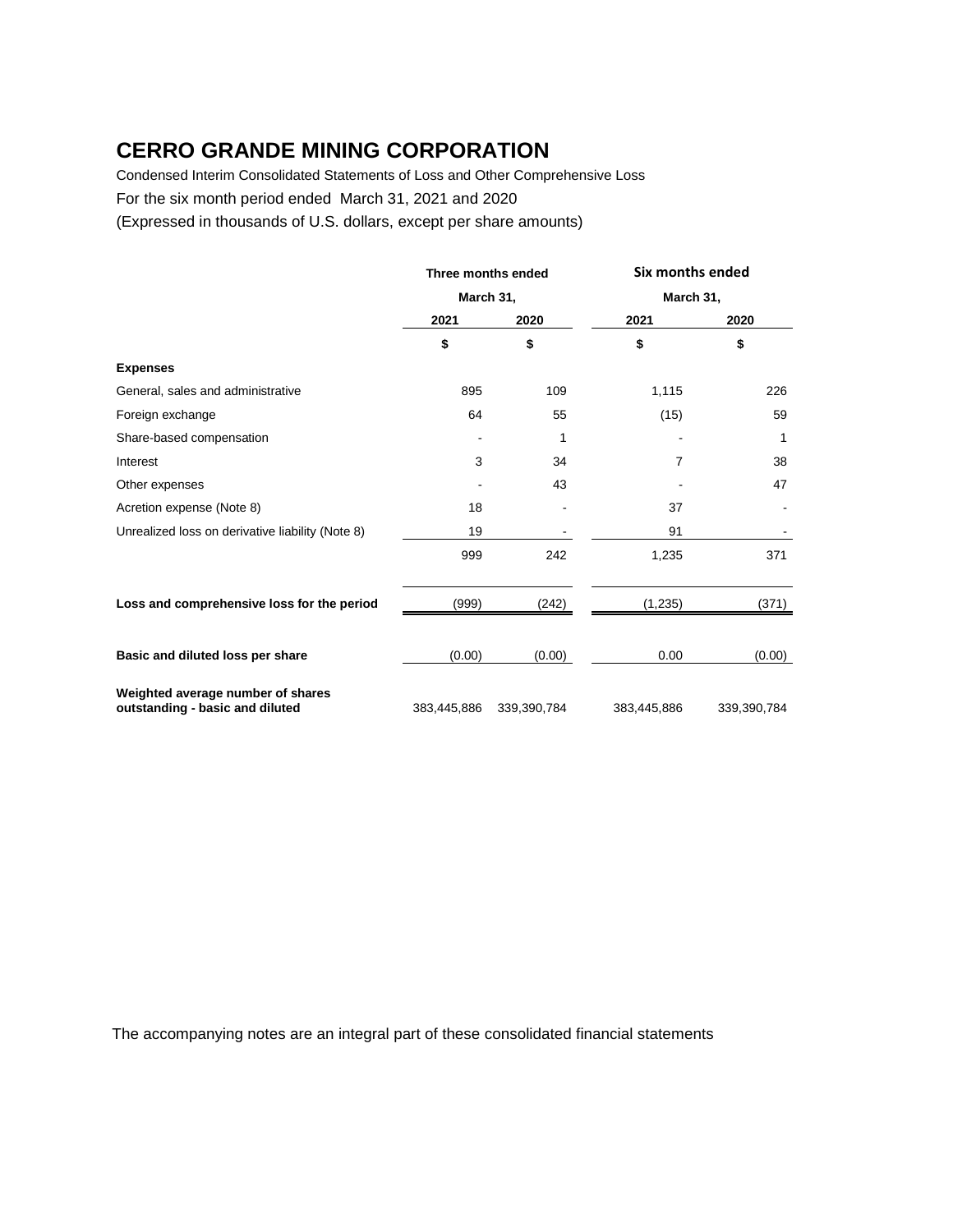Condensed Interim Consolidated Statements of Changes in Shareholders' Deficiency

For the six month period ended March 31, 2021 and 2020

(Expressed in thousands of U.S. dollars, except per share amounts)

|                                          | Share capital            |                          | Warrants                 | <b>Contributed</b>       | Convertible    | <b>Deficit</b> | <b>Total equity</b> |
|------------------------------------------|--------------------------|--------------------------|--------------------------|--------------------------|----------------|----------------|---------------------|
|                                          | Number of                | Amount                   |                          | surplus                  | unsecured      |                |                     |
|                                          | shares                   |                          |                          |                          | debentures     |                |                     |
| Balance - October 1, 2019                | 339,390,784              | 90,092                   | 379                      | 8,194                    | ۰.             | (102, 603)     | (3,938)             |
|                                          |                          |                          |                          |                          |                |                |                     |
| <b>Expiry of Warrants</b>                | $\overline{\phantom{a}}$ |                          | (379)                    | 379                      |                |                |                     |
| Equity portion of convertible debentures | $\blacksquare$           | $\overline{\phantom{a}}$ | $\overline{\phantom{a}}$ | $\overline{\phantom{a}}$ | 1,438          |                | 1,438               |
| Net loss                                 | $\overline{\phantom{a}}$ |                          |                          | $\overline{\phantom{a}}$ |                | (371)          | (371)               |
| <b>Balance - March 31, 2020</b>          | 339,390,784              | 90,092                   |                          | 8,573                    | 1,438          | (102, 974)     | (2,871)             |
| Balance - October 1, 2020                | 339,390,784              | 90,092                   |                          | 8,575                    | $\sim$         | (104, 334)     | (5,667)             |
| Shares Issued (Note 5)                   | 44,055,102               | 1,694                    | $\overline{\phantom{a}}$ | $\overline{\phantom{a}}$ | $\blacksquare$ |                | 1,694               |
| Net loss                                 |                          |                          |                          |                          |                | (1,235)        | (1, 235)            |
| Balance - March 31, 2021                 | 383,445,886              | 91,786                   |                          | 8,575                    | -              | (105, 569)     | (5, 208)            |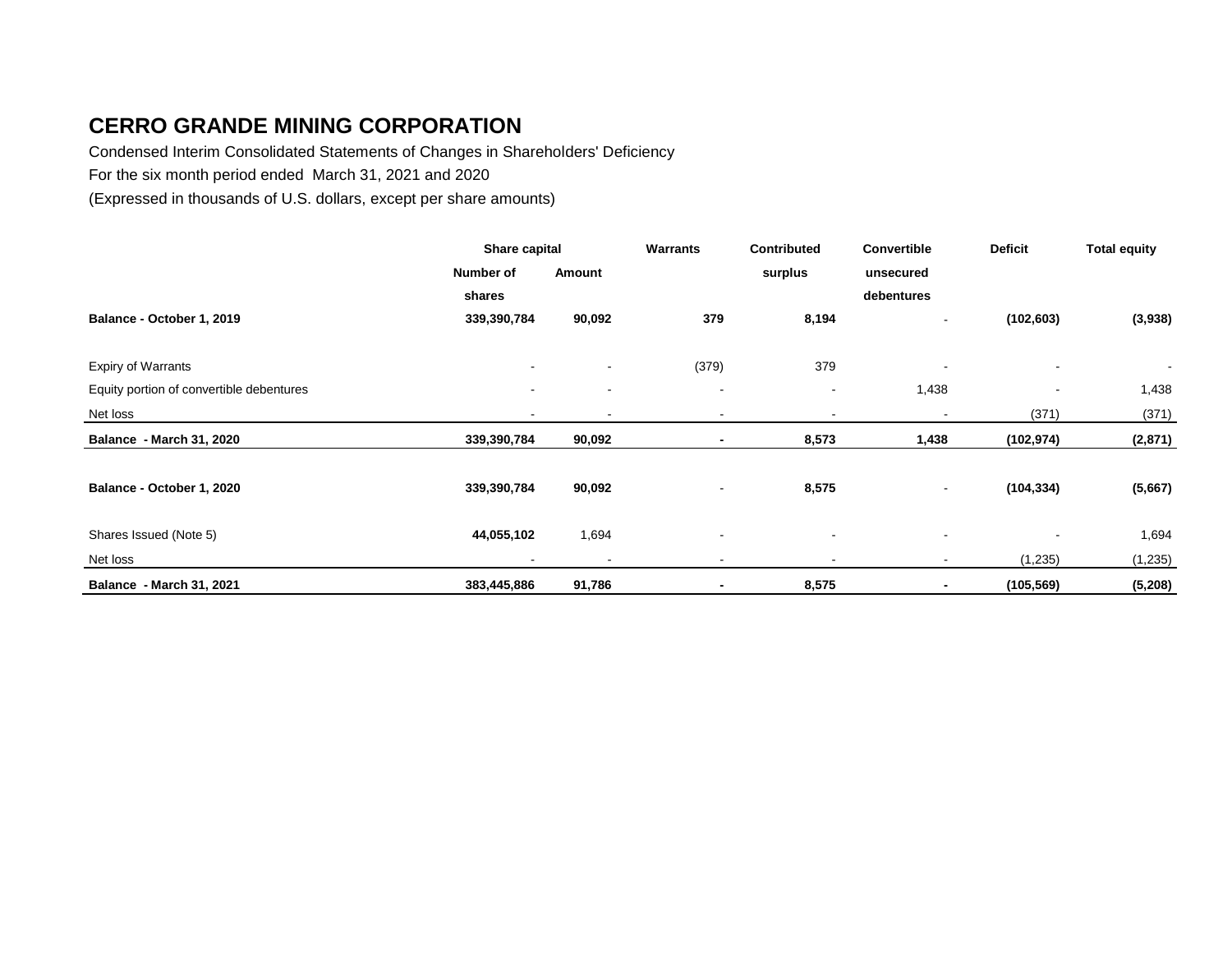Condensed Interim Consolidated Statements of Cash Flows For the six month period ended March 31, 2021 and 2020 (Expressed in thousands of U.S. dollars, except per share amounts)

|                                                           | Three months ended |           |           | <b>Six months ended</b> |  |
|-----------------------------------------------------------|--------------------|-----------|-----------|-------------------------|--|
|                                                           | March 31,          | March 31, | March 31, | March 31,<br>2020       |  |
|                                                           | 2021               | 2020      | 2021      |                         |  |
|                                                           | \$                 | \$        | \$        | \$                      |  |
| <b>Operating Activities</b>                               |                    |           |           |                         |  |
| Net loss for the period                                   | (999)              | (242)     | (1, 235)  | (371)                   |  |
| Items not involving cash:                                 |                    |           |           |                         |  |
| Accrued interest                                          | 4                  |           | 7         |                         |  |
| Acretion of convertible debentures                        | 18                 |           | 37        |                         |  |
| Unrealized loss on derivative liability                   | 19                 |           | 91        |                         |  |
|                                                           | (958)              | (242)     | (1, 100)  | (371)                   |  |
| Change in non-cash working capital relating to operations | (12)               | 19        | 61        | (5)                     |  |
| Net cash used by operating activities                     | (970)              | (223)     | (1,039)   | (376)                   |  |
| <b>Financing activities</b>                               |                    |           |           |                         |  |
| Due to related parties                                    | 359                | 349       | 428       | 472                     |  |
| (Repayment)/Forgiveness of debt                           | 601                |           | 601       | (315)                   |  |
|                                                           | 960                | 349       | 1,029     | 157                     |  |
| Increase (decrease) in cash                               | (10)               | 126       | (10)      | (219)                   |  |
| Cash and cash equivalents - Beginning of period           | 15                 | 59        | 15        | 56                      |  |
| Cash and cash equivalents - End of period                 | 5                  | 185       | 5         | (163)                   |  |

The accompanying notes form an integral part of these consolidated financial statements.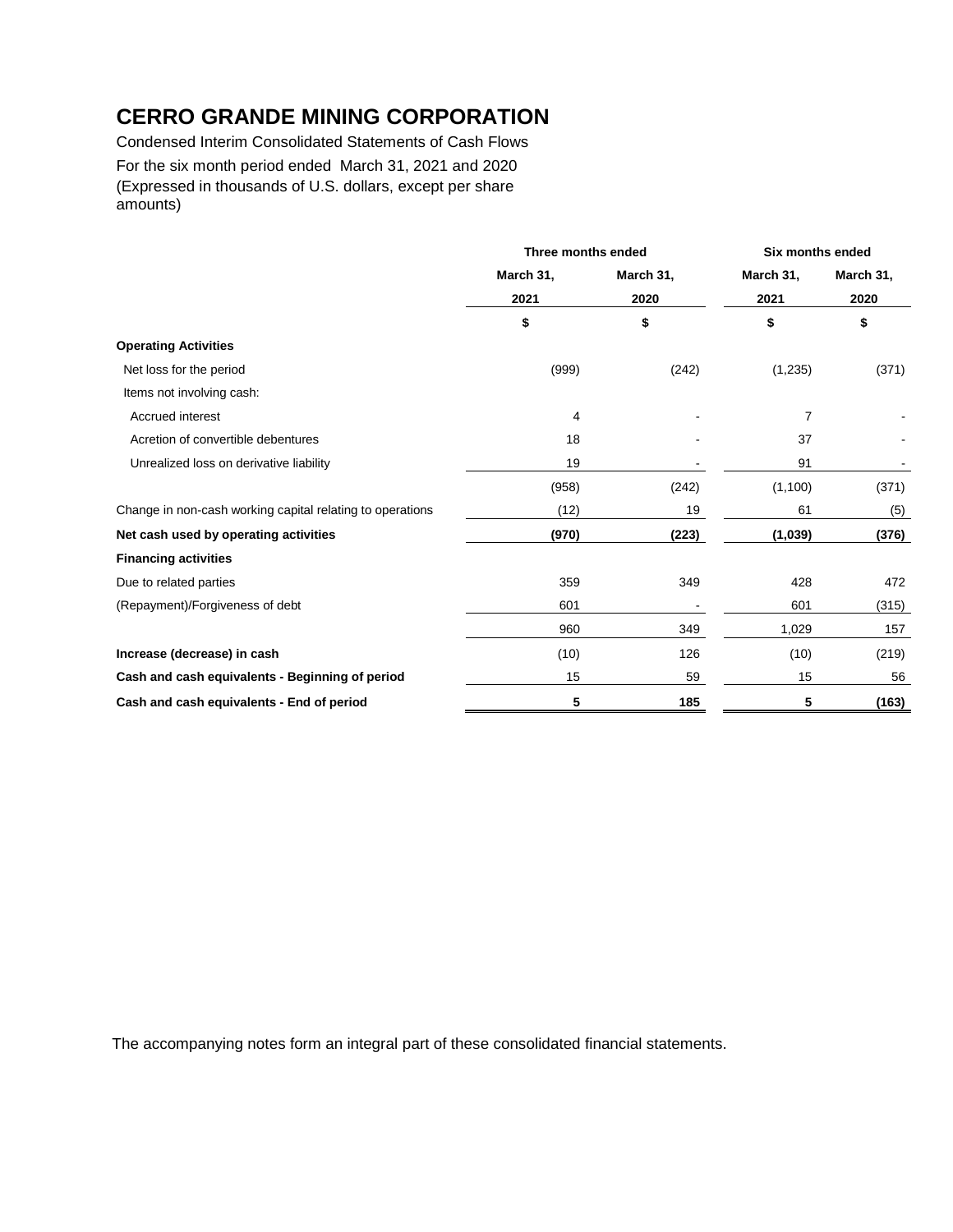#### **1. NATURE OF OPERATIONS AND GOING CONCERN ASSUMPTION**

Cerro Grande Mining Corporation (the "Company" or "CEG") and its subsidiaries is a mining, exploration and development company, which produced gold, silver and copper, with operations mainly in Chile. The Company is incorporated under the Canada Business Corporations Act, and its common shares are listed on the Canadian Securities Exchange ("CSE") trading under the symbol "CEG" and on the OTCQB trading under the symbol "CEGMF". The Company is domiciled in Canada and the address of its records office is 1 King Street West, Suite 4009, Toronto, ON, M5H 1A1, Canada. The registered office is 1810 University Avenue, Suite 800, Toronto, ON M5H 2X7, Canada.

These consolidated financial statements have been prepared on a going concern basis, which contemplates, that the Company will continue in operations for the near future and will be able to realize its assets and discharge its liabilities in the normal course of business. As at March 31, 2021, the Company has a working capital deficit of \$1,842 (2020 – deficit \$1,090).

With the bankruptcy of its only cash generating entity (Minera Pimentón) during the year ended September 30, 2017, the certainty of future profitability and availability of sources of additional financing cannot be assured at this time and accordingly, these material uncertainties cast significant doubt about the Company's ability to continue as a going concern. The consolidated financial statements do not include adjustments to the carrying values and classifications of recorded assets, liabilities, related revenues, and expenses that would be necessary should the Company be unable to continue as a going concern and those adjustments may be material.

In March 2020, the World Health Organization declared coronavirus COVID-19 a global pandemic. This contagious disease outbreak, which has continued to spread, and any adverse public health developments, has adversely affected workforces, economies, and financial markets globally, potentially leading to an economic downturn. It is not possible for the Company to predict the duration or magnitude of the adverse results of the outbreak and its effects on the Company's business or results of operations this time.

#### **2. BASIS OF PRESENTATION**

#### **a) Statements of compliance**

These unaudited condensed interim consolidated financial statements are expressed in thousands of US dollars and have been prepared in compliance with International Financial Reporting Standards ("IFRS") as issued by the International Standards Board ("IASB") including IAS34 Interim Financial Reporting. The condensed interim consolidated financial statements should be read in conjunction with the Company's annual consolidated financial statements for the year ended September 30, 2020, which have been prepared in accordance with IFRS as issued by the IASB. The accounting policies and the application adopted are consistent with those disclosed in Note 3 to the Company's consolidated financial statements for the year ended September 30, 2020 except as described below. The preparation of condensed interim consolidated financial statements requires management to make judgments, estimates and assumptions that affect the application of policies and reported amounts of assets, liabilities and expenses. All financial information presented in USD has been rounded to the nearest thousand unless otherwise stated.

The Board of Directors approved the consolidated financial statements on May 28, 2021.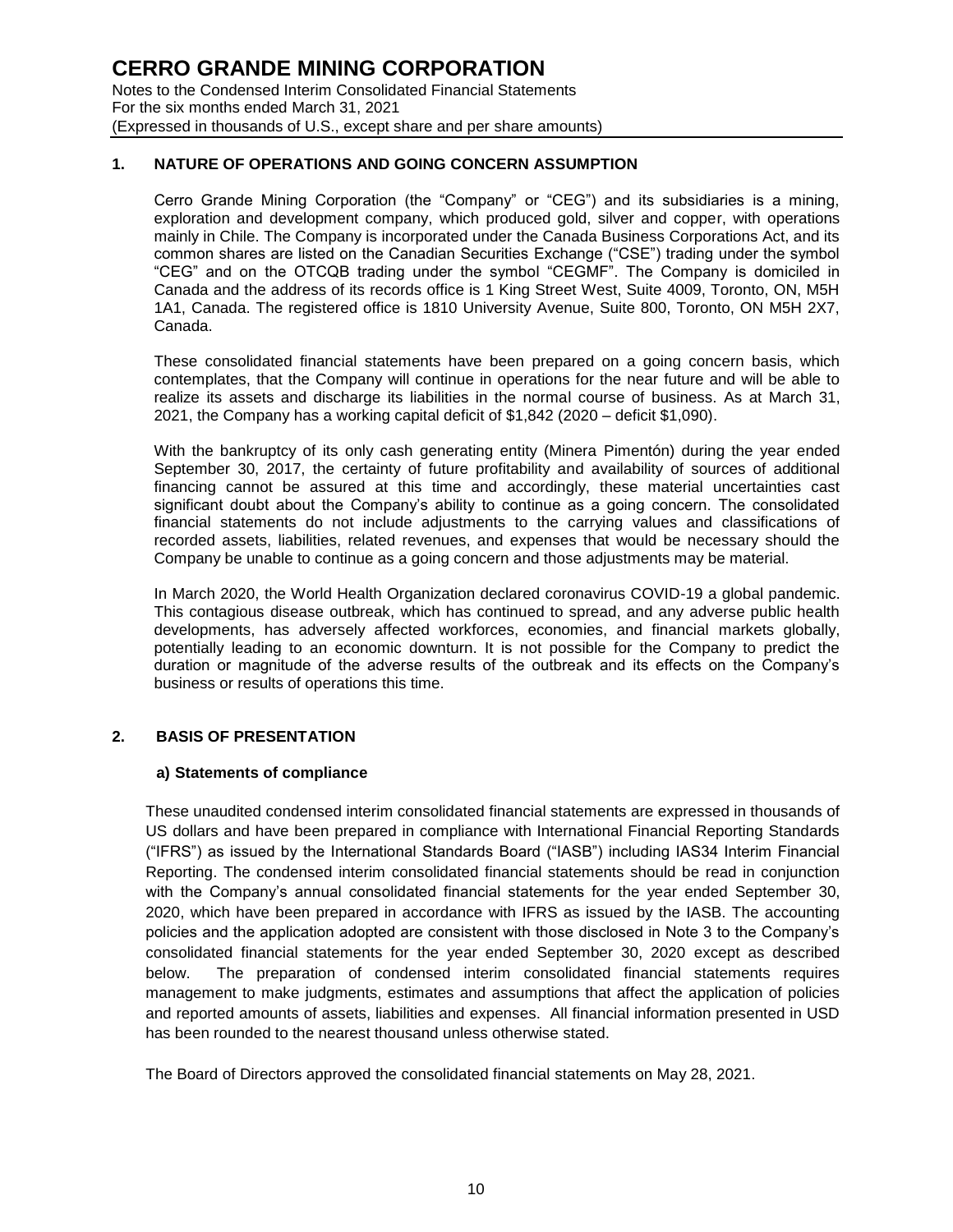Notes to the Consolidated Financial Statements For the six months ended March 31, 2021 (Expressed in thousands of U.S., except share and per share amounts)

### **2. BASIS OF PRESENTATION** – (*Continued)*

#### **b) Basis of preparation**

These consolidated financial statements have been prepared under the historical cost basis, except for certain financial assets and liabilities that are measured at fair value through profit and loss including derivative instruments. In addition, these financial statements have been prepared using the accrual basis of accounting, except for cash flow information. All amounts are expressed in thousands of US dollars, except share and per share amounts.

#### **c) Use of estimates and judgements**

The preparation of financial statements in conformity with IFRS requires the Company to make estimates and assumptions that affect the reported amounts of assets and liabilities and disclosure of contingent assets and liabilities at the date of the consolidated financial statements and the reported amounts of revenues and expenses during the reporting period. The Company also makes estimates and assumptions concerning the future. The determination of estimates requires the exercise of judgement based on various assumptions and other factors such as historical experience and current and expected economic conditions. Actual results could differ from those estimates.

i) Significant judgements in applying accounting policies

The areas which require management to make significant judgements in applying the Company's accounting policies in determining carrying values include, but are not limited to:

a) Taxes

The Company is subject to income taxes in various jurisdictions. Significant judgment is required in determining the provision for income taxes, due to the complexity of legislation. There are many transactions and calculations for which the ultimate tax determination is uncertain during the ordinary course of business.

ii) Significant accounting estimates and assumptions

The areas which require management to make significant estimates and assumptions in determining carrying values include, but are not limited to:

a) Deferred taxes

The Company recognizes the deferred tax benefit related to deferred income and resource tax assets to the extent recovery is probable. Assessing the recoverability of deferred income tax assets requires management to make significant estimates of future taxable profit. To the extent that future cash flows and taxable profit differ significantly from estimates, the ability of the Company to realize the net deferred tax assets recorded at the statement of financial position date could be impacted. In addition, future changes in tax laws could limit the ability of the Company to obtain tax deductions in future periods from deferred income and resource tax assets.

b) The valuation of an equity conversion option derivative is subject to estimation at the date of issuance and at each reporting period using pricing models such as the Black-Scholes option valuation model. The option valuation model requires the input of highly subjective assumptions including the expected share price volatility. Such subjective input assumptions can materially affect the calculated fair value.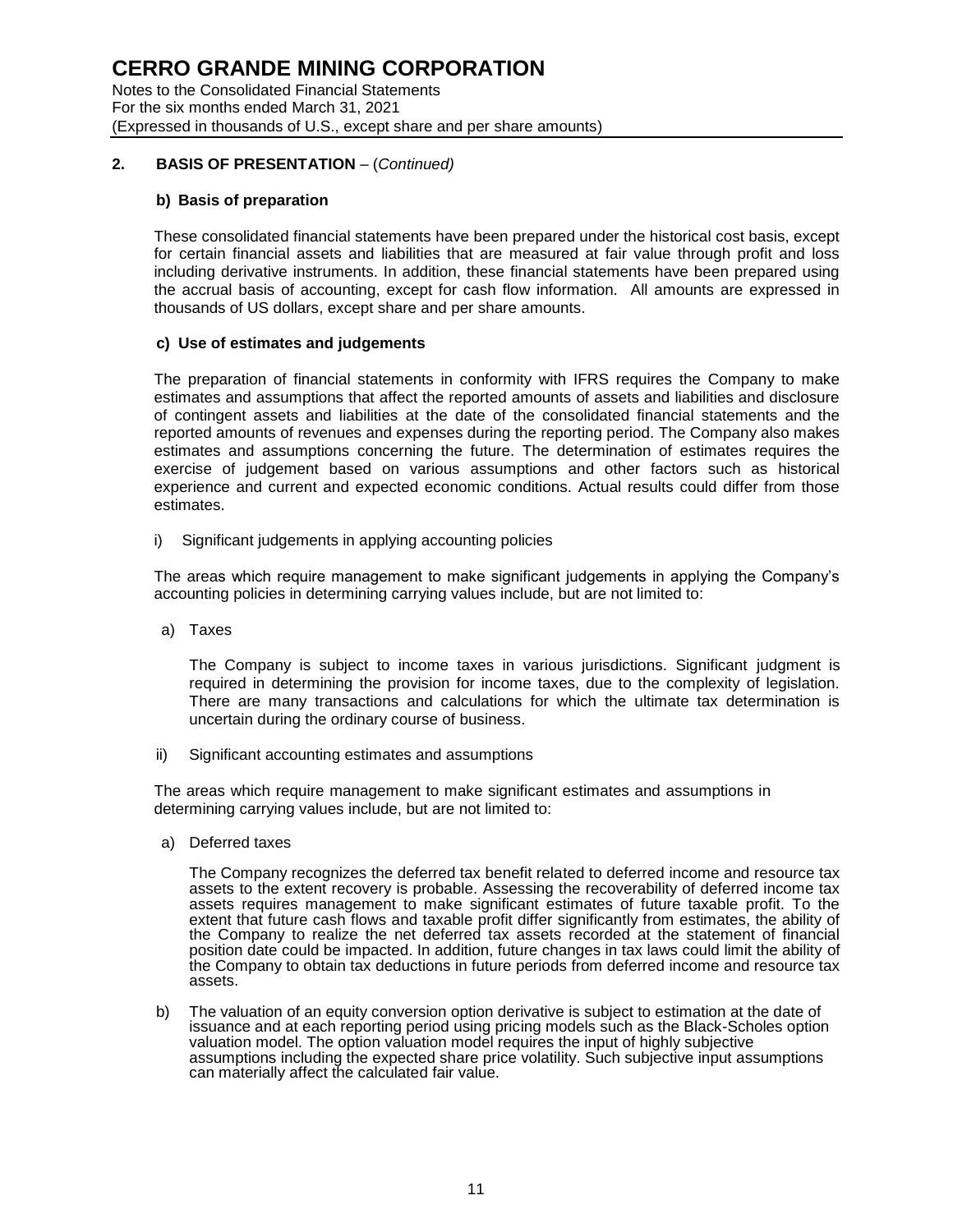Notes to the Consolidated Financial Statements For the six months ended March 31, 2021 (Expressed in thousands of U.S., except share and per share amounts)

### **3. SUMMARY OF SIGNIFICANT ACCOUNTING POLICIES**

The significant accounting policies used in the preparation of these consolidated financial statements are described below:

#### **a) Basis of consolidation**

These consolidated financial statements include the accounts of the Company and its subsidiaries. All intercompany balances, transactions, income and expenses, and profits or losses have been eliminated on consolidation. The Company consolidates subsidiaries where they have the ability to exercise control. Control exists when an investor is exposed, or has rights, to variable returns from its involvement with an investee and has the ability to affect those returns through its power over the investee.

#### **b) Foreign currency translation and transactions**

The Company presents its financial statement in U.S. dollars. This is also the functional currency of CEG and its subsidiaries.

The Company's foreign currency transactions and balances denominated in foreign currencies are translated into the Company's functional currency, the U.S. dollar, as follows:

Foreign currency transactions are translated into the functional currency using exchange rates prevailing at the dates of the transactions or valuation where items are re-measured. Foreign exchange gains and losses resulting from the settlement of such transactions and year-end translation of monetary items are recognized in the statement of loss and other comprehensive loss under "Foreign exchange".

#### **c) Cash and cash equivalents**

Cash and cash equivalents include cash on hand, deposits held with banks and other short-term liquid investments with original maturities of three months or less, which are subject to an insignificant risk of changes in value except for foreign exchange risk. As at December 31, 2020 and 2019, the Company does not hold any cash equivalents.

#### **d) Financial instruments**

#### Financial assets

Financial assets are classified as either financial assets at fair value through profit or loss, amortized cost, or fair value through other comprehensive income. The Company determines the classification of its financial assets at initial recognition.

Fair value through profit or loss ("FVTPL") - financial assets are classified in this category if they are a derivative instrument, an equity instrument for which the Company has not made the irrevocable election to classify as fair value through other comprehensive income ("FVTOCI"), or a debt instrument that is not held within a business model whose objective includes holding the financial assets in order to collect contractual cash flows that are solely payments of principal and interest. Gains and losses arising from changes in fair value are recognized in profit and loss. The Company's cash is recorded at FVTPL.

*Amortized cost* – financial assets are classified as measured at amortized cost if both of the following criteria are met and the financial assets are not designated as FVTPL: 1) The objective of the Company's business model for these financial assets is to collect their contractual cash flows; and 2) the assets contractual cash flow represents solely payments of principal and interest.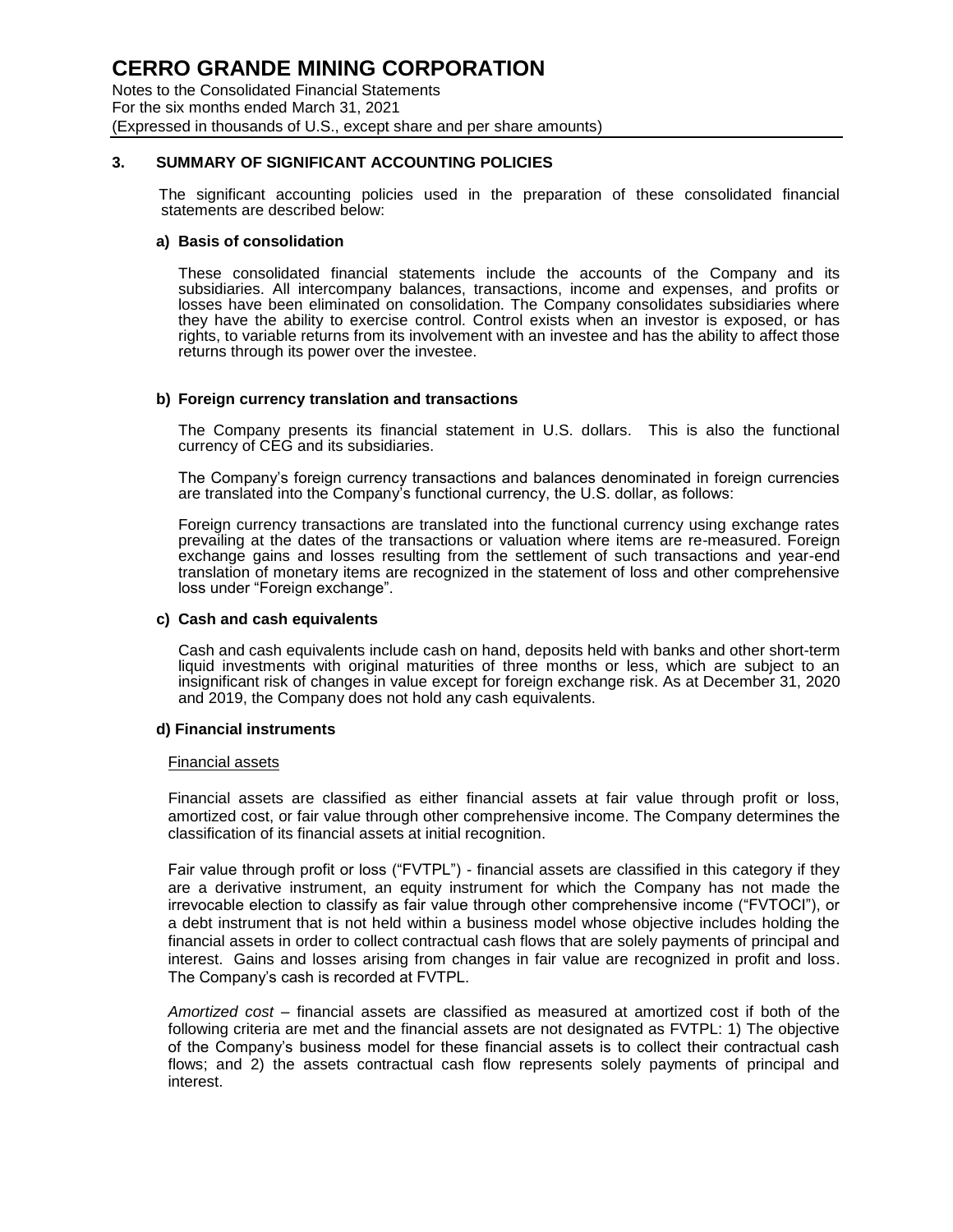#### **3. SUMMARY OF SIGNIFICANT ACCOUNTING POLICIES** – (*Continued)*

The Company's receivables and due from related parties are recorded at amortized cost.

#### *Impairment of financial assets*

The Company assesses all information available, including on a forward-looking basis, the expected credit losses associated with its assets carried at amortized cost. The impairment methodology applied depends on whether there has been a significant increase in credit risk. To assess whether there is a significant increase in credit risk, the Company compares the risk of a default occurring on the asset as the reporting date, with the risk of default as at the date of initial recognition, based on all information available, and reasonable and supportive forward-looking information.

#### Financial liabilities

The Company classifies its financial liabilities into one of two categories, depending on the purpose for which the liability was incurred. The Company's accounting policy for each category is as follows:

*Fair value through profit or loss* - This category comprises derivatives, or liabilities acquired or incurred principally for the purpose of selling or repurchasing it in the near term. They are carried in the statement of financial position at fair value with changes in fair value recognized in profit and loss.

*Amortized cost:* This category includes trade and other payables, due to related parties and other debt and long term debt, which are recognized at amortized cost.

Convertible Debenture: On the issue of a convertible debenture, the Company determines whether the financial instrument is a compound instrument or a hybrid instrument. In a compound instrument, the fair value of the liability component is determined by discounting the contractual future cash flows using a market rate for a non-convertible instrument with similar terms. In a hybrid instrument , the fair value of the liability component is the residual value of the proceeds after the equity conversion option derivative fair value is determined unless the entire convertible financial instrument is designated as a financial liability at FVTPL, in which case, the entire convertible financial instrument is measured at fair value.

Subsequent to initial recognition, the Company measures the debt component of both a compound and a hybrid financial instrument at amortized cost using the effective interest method. The equity component of a compound financial instrument is not re-measured subsequent to initial recognition. The equity conversion option of a hybrid financial instrument is marked to market at the reporting date and changes to the fair value are charged or credited to profit and loss.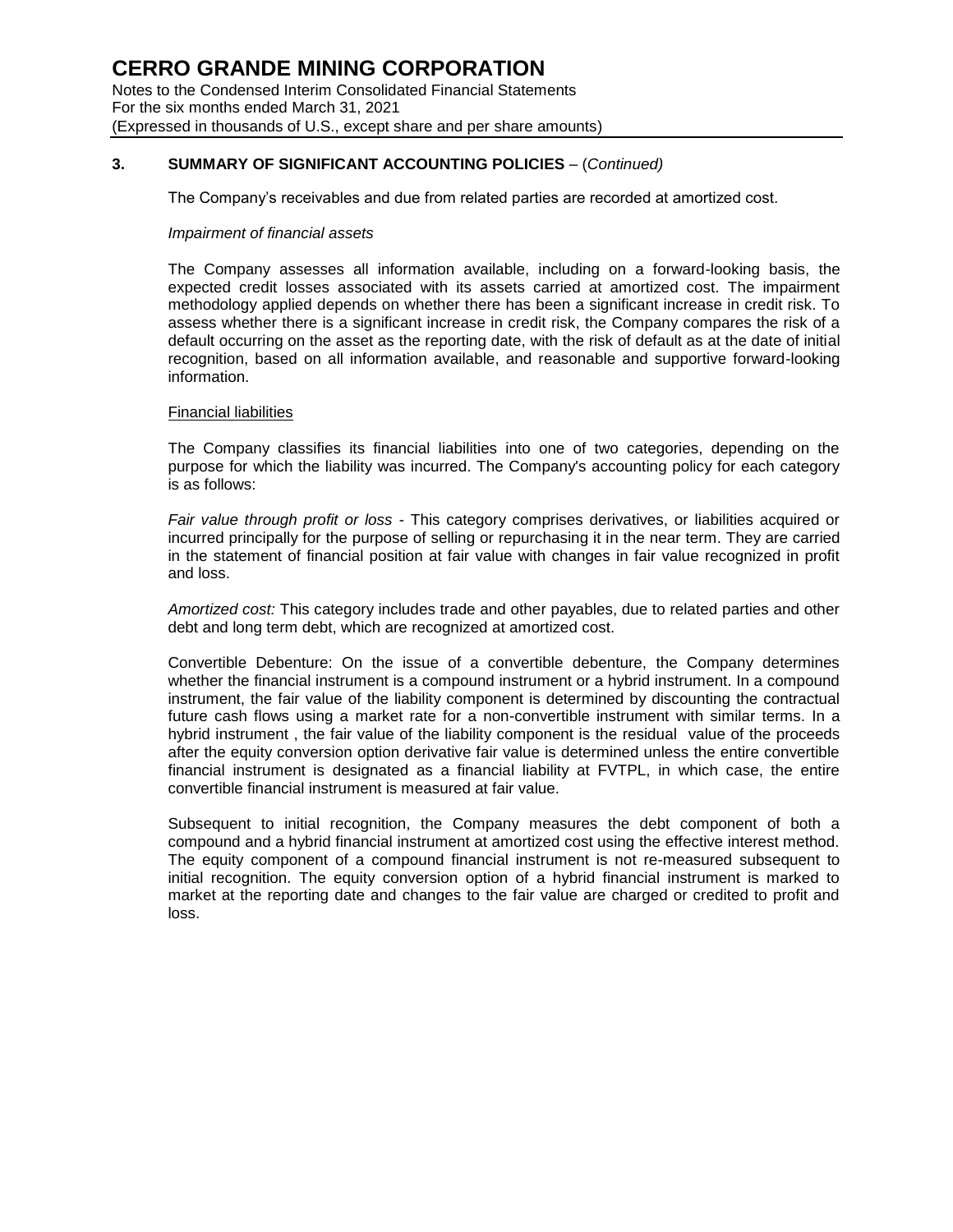Notes to the Condensed Interim Consolidated Financial Statements For the six months ended March 31, 2021 (Expressed in thousands of U.S., except share and per share amounts)

### **4. RECEIVABLES AND ADVANCES**

|                          | March 31, | September 30, |  |
|--------------------------|-----------|---------------|--|
|                          | 2021      | 2020          |  |
|                          | \$        | \$            |  |
| <b>Sundry Debtors</b>    | 11        | 9             |  |
| <b>Total receivables</b> | 11        | 9             |  |

The Company has no trade receivables for the periods presented.

### **5. DEPOSITS**

|                       | March 31, | September 30,  |
|-----------------------|-----------|----------------|
|                       | 2021      | 2020           |
|                       | \$        | \$             |
| Deposit               | 1,694     |                |
| <b>Total deposits</b> | 1,694     | $\blacksquare$ |

The Company's subsidiary Minera Til Til Spa signed an Asset Purchase Agreement (the "APA") with Minera Tamidak Limitada ("Tamidak"), a private Chilean company owned by a director, and paid the first installment under the APA of 44,055,102 Common Shares of the Company. The APA agreement states that Tamidak will transfer certain assets, rights and obligations of Tamidak relating to the Pimenton Copper Gold Mining Project, which is still to be completed.

### **6. TRADE AND OTHER PAYABLES**

Details are as follows:

|                                        | March 31, | September 30,<br>2020 |  |
|----------------------------------------|-----------|-----------------------|--|
|                                        | 2021      |                       |  |
|                                        | \$        |                       |  |
| Trade payables                         | 186       | 121                   |  |
| Other payables and accrued liabilities | 9         | 4                     |  |
| Total trade and other payables         | 195       | 125                   |  |

### **7. OTHER DEBT**

|                       | March 31,      | September 30, |
|-----------------------|----------------|---------------|
|                       | 2021           | 2020          |
|                       | \$             | \$            |
| Gold loan (a & b)     | 241            | 234           |
|                       | 241            | 234           |
| Less: Current portion | (241)          | 234)          |
| Long-term Debt        | $\blacksquare$ | ۰             |

Interest paid by the Company was \$nil for the period ended March 31, 2021 (2020 - \$nil).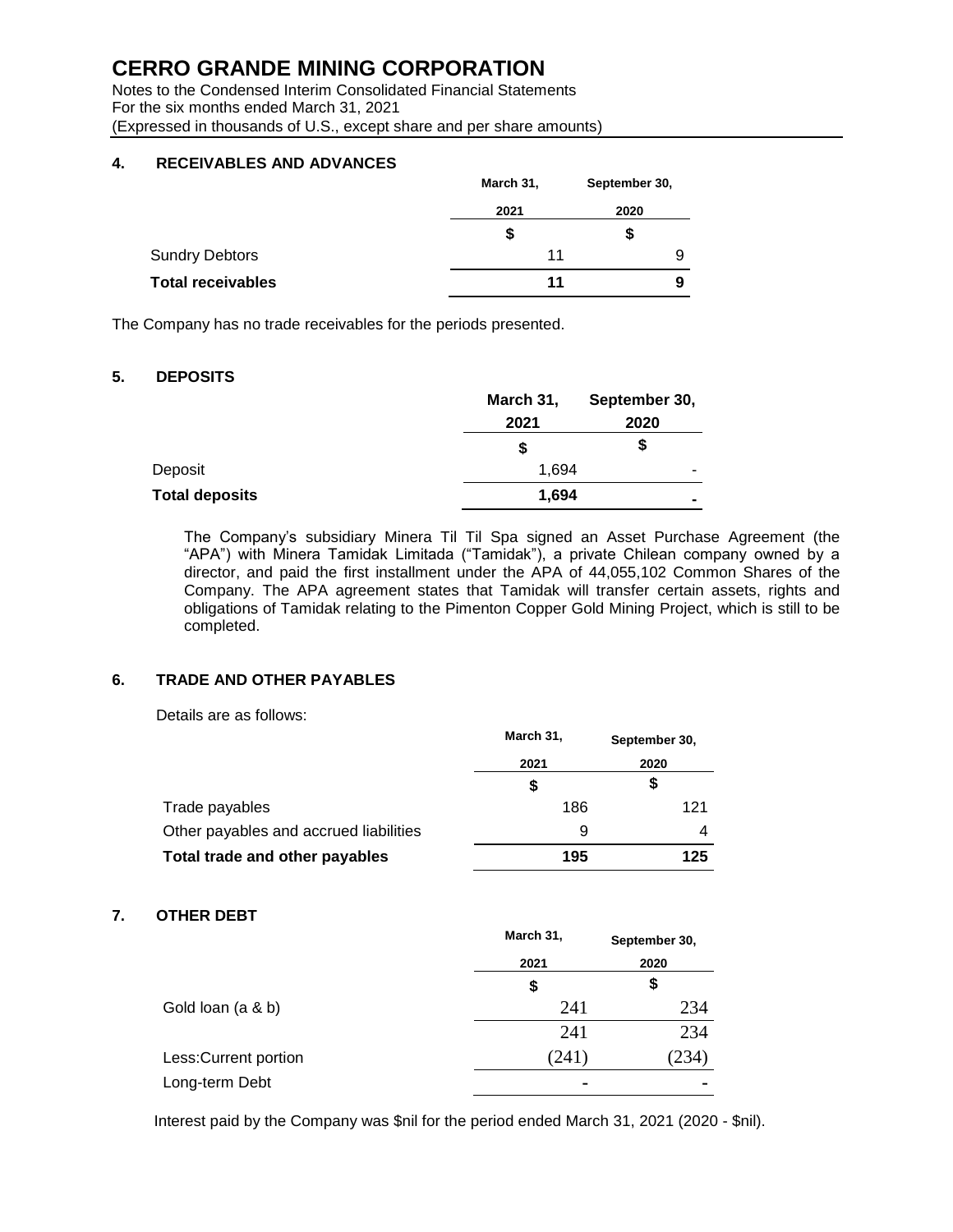a) On November 5, 2014, the Company issued a debenture for \$100 with a maturity date of November 5, 2017 related to a "Gold Loan" agreed to by the parties for an equivalent amount. The debenture bears a fixed annual interest rate of 10% on the outstanding principal amount and is payable on a quarterly basis on the 5th day of February, May, August and November of each year. The payment of the principal is semi-annually on May 6 and November 6 of each year plus the difference in the average gold price per ounce in excess of \$ 1,057 per ounce multiplied by 15.77 ounces of gold. The payment of this excess requires that the Company sell greater than 250 ounces of gold bullion from the Pimenton Mine for a 60 day period prior to repayment. As at March 31, 2021, this loan is in default.

The balance of the Gold Loan at March 31, 2021 is \$23 (2020 - \$22). The derivative liability associated with the fluctuation of the price of gold in the contract as at March 31, 2021 is of \$nil  $(2020 - Snil)$ .

b) On August 22, 2016, the Company issued a second debenture for \$200 with a maturity date of August 22, 2019 related to a "Gold Loan" agreed to by the parties for an equivalent amount. The Company incurred transaction costs on this loan of \$14. The debenture bears a fixed annual interest rate of 8% on the outstanding principal amount and is payable on a quarterly basis on the 25th day of February, May, August and November of each year. The payment of the principal is semi-annually on Feb 25 and August 25 of each year plus the difference in the average gold price per ounce in excess of US\$ 1,260 per ounce multiplied by 26.455 ounces of gold. The payment of this excess requires that the Company sell greater than 250 ounces of gold bullion from the Pimenton Mine for a 60 day period prior to repayment. As at March 31, 2021 this loan is in default.

The principal balance of the Gold Loan at March 31, 2021 is \$167 (2020 - \$167) and unpaid interest amounts to \$51 (2020 - \$37). The derivative liability associated with the fluctuation of the price of gold in the contract as at March 31, 2021 is of \$nil (2020 - \$nil).

### **8. LONG TERM DEBT**

|                       | March 31, | September 30,<br>2020 |  |
|-----------------------|-----------|-----------------------|--|
|                       | 2021      |                       |  |
|                       | \$        | \$                    |  |
| Auromin               | 2,909     | 2,878                 |  |
| Chañar Blanco         | 558       | 552                   |  |
| Mario Hernandez A     | 31        | 31                    |  |
| Derivative Liability  | 1,562     | 1,471                 |  |
| <b>Total Payables</b> | 5,060     | 4,932                 |  |

On February 20, 2020 three Debentures were issued in exchange for the cancellation of cash advances and other debt amounts made to the Company, by each of Mario Hernandez, who is also a director and officer of the Company, Compañía Minera Chañar Blanco S.A., a Company owned by Mario Hernández, and Compañía Minera Auromín Ltda., a Company owned by David Thomson, who is also a director and officer of the Company, in the aggregate amount of \$3,787. The Debentures mature on February 20, 2025 and are non-interest bearing.

Mario Hernandez acquired a Debenture in the principal amount of \$34, Compañía Minera Chañar Blanco S.A. acquired a Debenture in the principal amount of \$604 and Compañía Minera Auromín Ltda. acquired a Debenture in the principal amount of \$3,149. The outstanding amount of principal for each Debenture is convertible into Common Shares at a conversion price (the "Conversion Price") equal to the greater of (i) CDN\$0.05 per Common Share, and (ii) the simple average of the closing price per Common Share on the Canadian Securities Exchange (or such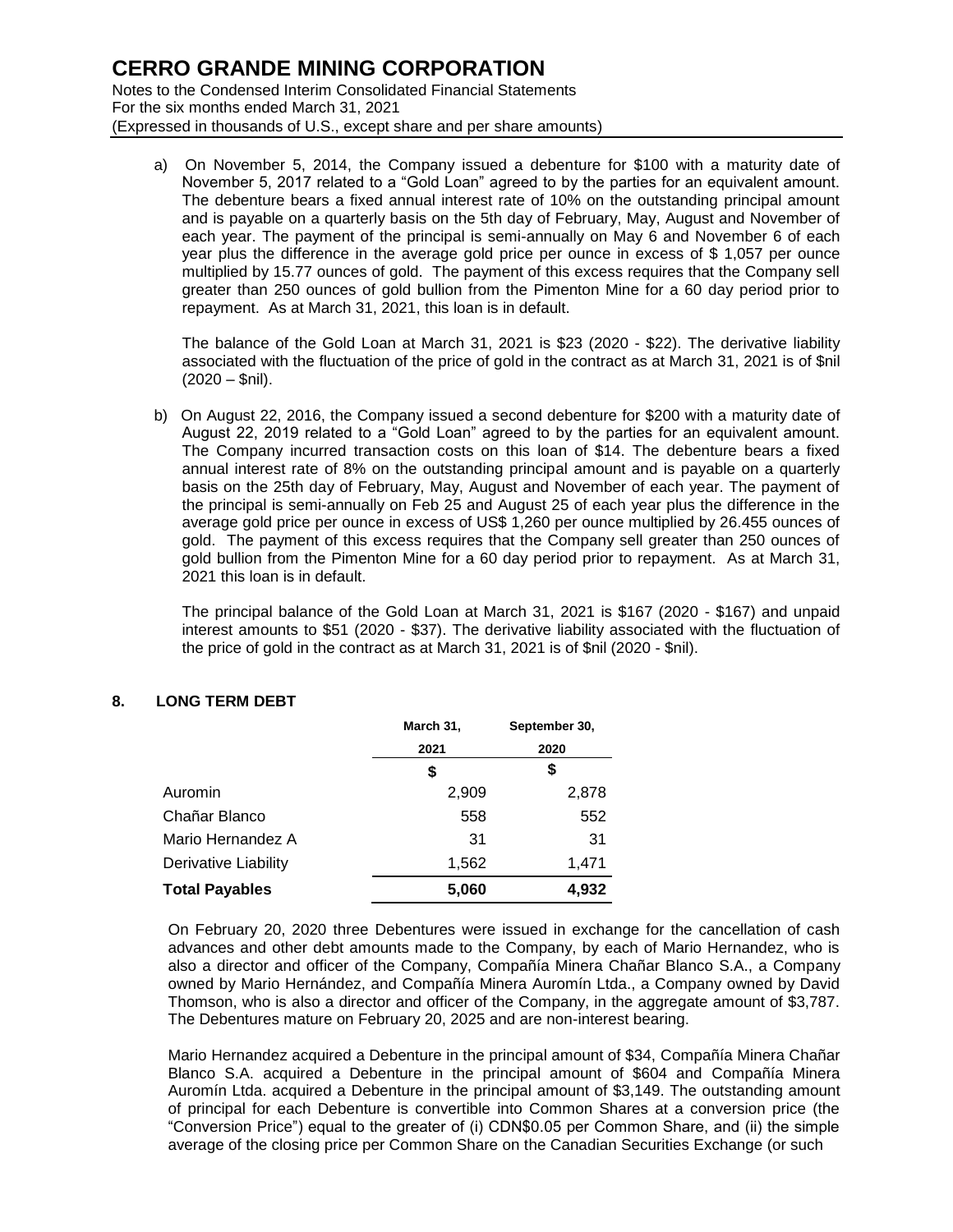#### **8. LONG TERM DEBT–** *(Continued)*

other exchange on which the Common Shares may then be listed) for the 15 consecutive trading days period ending immediately prior to the date of the notice of conversion provided by the holder of the Debenture to the Company. On this basis, each of Hernandez, Compañía Minera Chañar Blanco S.A. and Compañía Minera Auromín Ltda., can acquire at their option, at any time after the date that is 180 days from the date hereof until maturity, up to 882,290, 15,680,601 and 81,807,694 Common Shares, respectively, upon conversion of the full amount of principal under their respective Debentures.

The Company may also, at its option, accelerate the conversion (the "Acceleration Right") of all or part of the outstanding principal at the Conversion Price, at any time if the closing price of the Common Shares on the Canadian Securities Exchange, equals or exceeds CDN\$0.15 per Common Share for a period of 20 consecutive trading days (the "Acceleration Period").

At February 20, 2020 as the conversion into common shares is not at a fixed share price, the equity conversion option derivative was fair valued at \$371 using the Black-Scholes pricing model using a share price of CAD\$ 0.005, expected life of 5 years, risk free rate of 1% and a volatility of 348%.

At March 31, 2021 the equity conversion derivative was revalued at US\$1,562 using the Black-Scholes pricing model using a share price of CAD\$0.020, expected life of 3.9 years, risk free rate of 1% and a volatility of 333%. Due to the change in fair value, during the six month period ended March 31, 2021, a revaluation adjustment loss of \$91 (2020 - \$nil) was recorded in the statement of loss and other comprehensive loss.

During the six month period ended March 31, 2021, the Company recorded an accretion expense of \$37 (2020 - \$nil) relating to the debenture.

#### **9. SHARE CAPITAL**

|                               | Number of   |        |
|-------------------------------|-------------|--------|
|                               | shares      | Amount |
|                               |             | \$     |
| Balance – September 30, 2019  | 339,390,784 | 90,092 |
|                               |             |        |
| Balance – September 30, 2020  | 339,390,784 | 90,092 |
|                               |             |        |
| Shares issued re APA (Note 5) | 44,055,102  | 1,694  |
|                               |             |        |
| Balance – March 31, 2021      | 383,445,886 | 91,786 |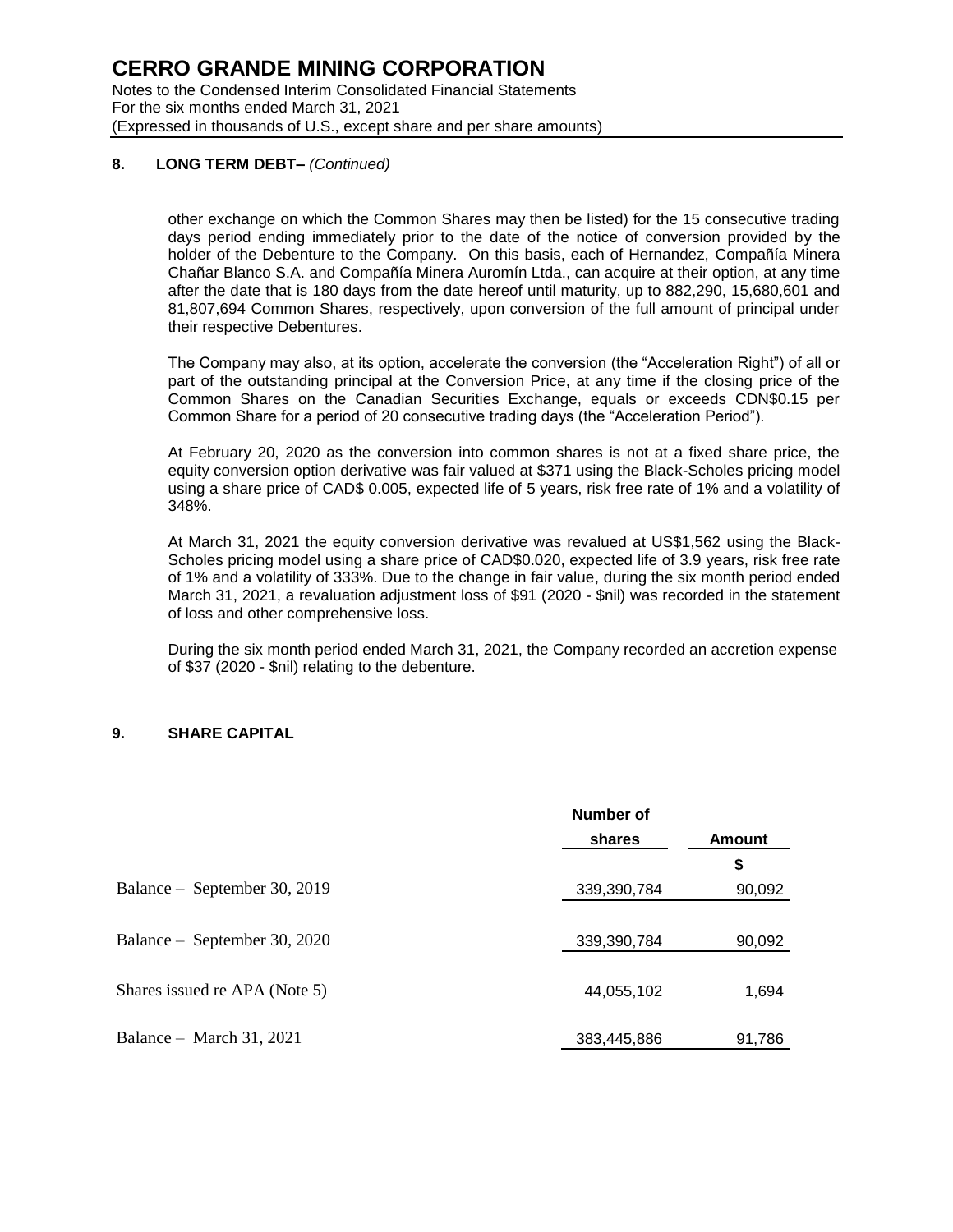Notes to the Consolidated Financial Statements For the six months ended March 31, 2021 (Expressed in thousands of U.S., except share and per share amounts)

### **9. SHARE CAPITAL –** *(Continued)*

#### **a) Authorized capital**

The authorized capital of the Company consists of an unlimited number of common shares, with no par value.

#### **b) Issued and outstanding**

On December 1, 2020, the Company issued 44,055,102 common shares to Tamidak, a company owned by a director, in payment of the first installment of the APA agreement (Note 5).

#### **c) Share option plan**

The Company has a share option plan (the "Plan") whereby, from time to time at the discretion of the Board of Directors, share options are granted to directors, officers, employees, certain consultants and service providers. The maximum number of common shares issuable under the Plan is 38,344,590 common shares and 5,000,000 common shares issuable under the share bonus plan, within the Plan, to eligible participants.

The aggregate number of shares which may be issued pursuant to stock options which remain outstanding shall not exceed 10% of the issued and outstanding shares. The Board of Directors determines the vesting period for each award granted under the plans at its discretion. The plan provides for a minimum term of 10 years for stock options.

The maximum number of shares which may be issued pursuant to the share bonus plan cannot exceed 2% of the aggregate number of shares issued and outstanding shares.

A continuity schedule of outstanding stock options is as follows:

|                              | Number of<br>options | Weighted<br>average<br>exercise price<br>CA\$ |
|------------------------------|----------------------|-----------------------------------------------|
| Balance - September 30, 2019 | 9,049,000            | 0.03                                          |
| Balance - September 30, 2020 | 9,049,000            | 0.03                                          |
| Expired March 22, 2021       | (6,487,000)          | 0.02                                          |
| Balance – March 31, 2021     | 2,562,000            | 0.03                                          |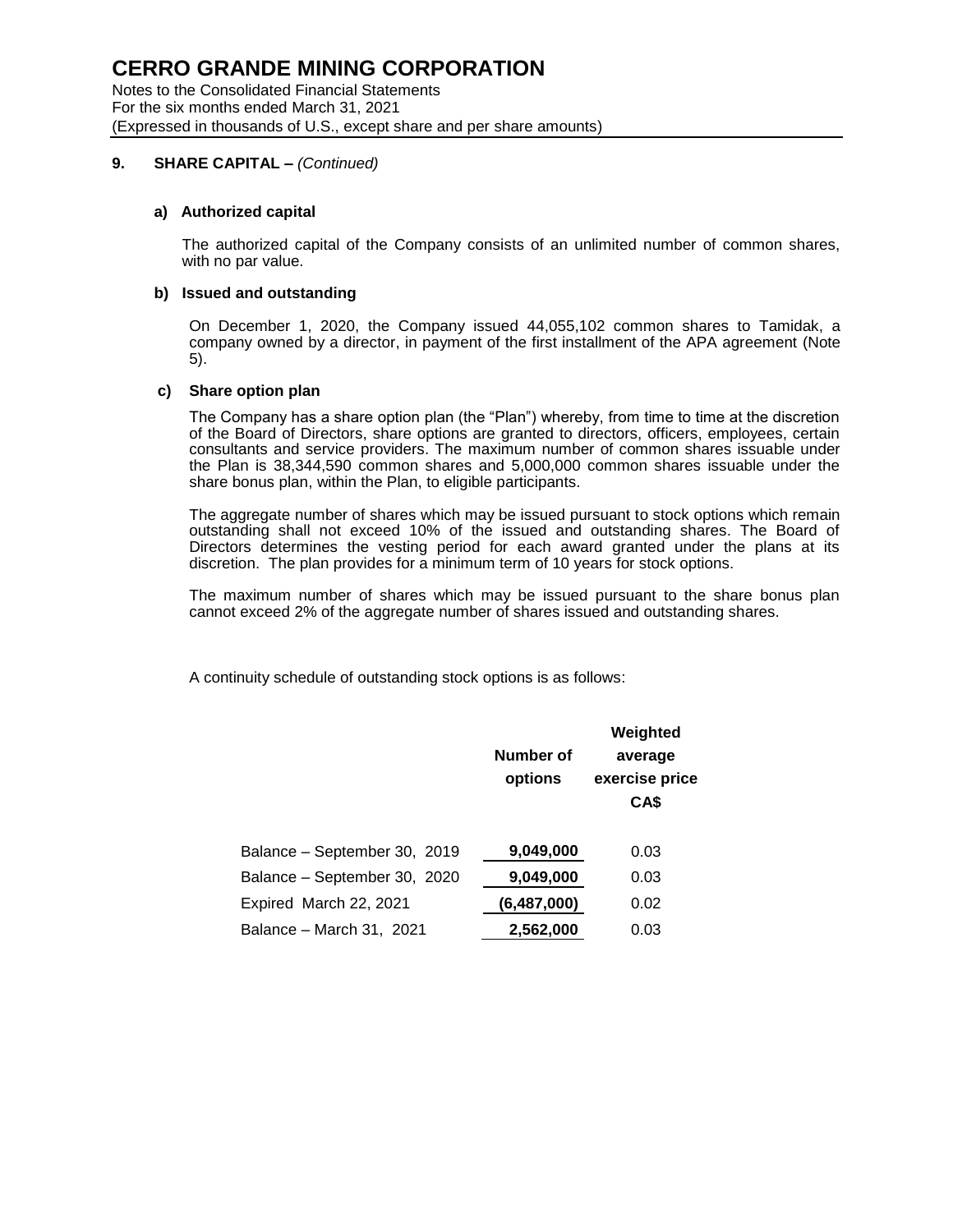Notes to the Consolidated Financial Statements For the six months ended March 31, 2021 (Expressed in thousands of U.S., except share and per share amounts)

#### **9. SHARE CAPITAL –** *(Continued)*

Options outstanding as at March 31, 2021 are as follows:

| Number of<br>options | Weighted<br>average<br>remaining<br>contractual life<br>(years) | Weighted<br>average<br>exercise<br>price<br>CA\$ | <b>Options</b><br>exercisable |
|----------------------|-----------------------------------------------------------------|--------------------------------------------------|-------------------------------|
| 2,562,000            | 2.41                                                            | 0.05                                             | 2,562,000                     |
| 2,562,000            |                                                                 |                                                  | 2,562,000                     |

During the six month period ended March 31, 2020, the Company recognized a total of \$nil (2019 - \$nil) related to the vesting of options granted.

#### **10. SEGMENT INFORMATION**

In determining reportable operating segments, management reviews various factors, including geographic location, quantitative thresholds, and managerial structure.

The Company operates in one reportable operating segment, being the acquisition, exploration and development of mineral properties.

Geographic information is as follows:

| March 31, 2021           |    | Canada | Chile        | <b>United States</b> |                      | Total        |
|--------------------------|----|--------|--------------|----------------------|----------------------|--------------|
| Due from related parties | Ş  |        |              |                      |                      |              |
| Total Non-current assets | \$ |        |              |                      |                      |              |
| September 30, 2020       |    | Canada | <b>Chile</b> |                      | <b>United States</b> | <b>Total</b> |
|                          |    |        |              |                      |                      |              |
| Due from related parties | Ś  | 318    |              |                      | 283                  | 601          |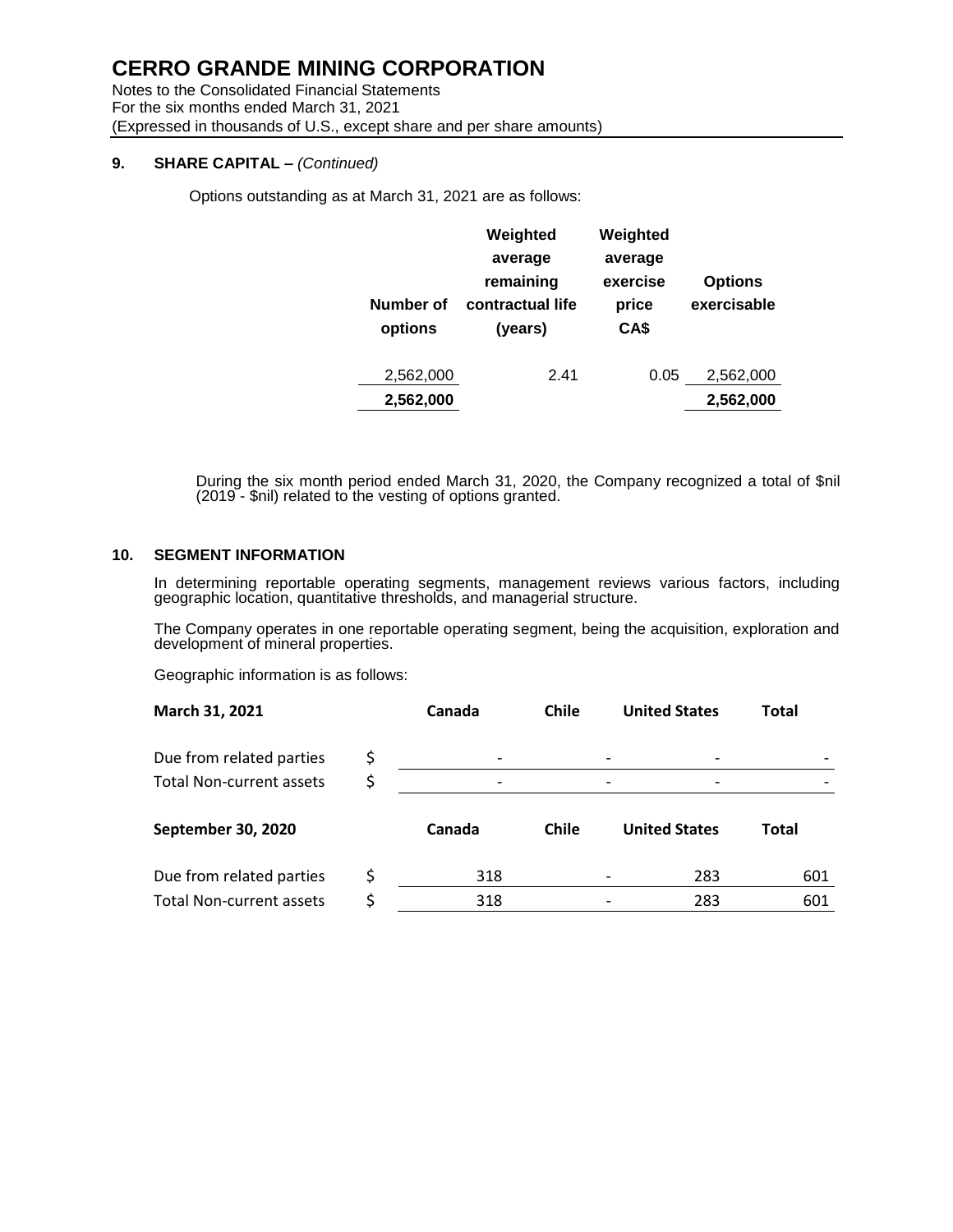#### **11. RELATED PARTY TRANSACTIONS**

Effective March 31, 2021 Stephen W, Houghton resigned as the Company's CEO while remaining as a Director and President on a non-remunerated basis. In his settlement agreement letter dated February 17, 2021, he agreed to receive the amount of \$516 payable in 12,971,107 common shares of the Company on May 4, 2021. The is in settlement of all amounts owing and receivable by him with the Company.

A company controlled by the Chief Financial Officer of the Company (the "CFO") and Interim Chief Executive Officer (the "CEO") who is also a Director, billed \$20 to the Company for accounting and administration services rendered during the three months ended March 31, 2021 (2020 - \$17). Trade and other payables include \$15 in relation to such services at March 31, 2021 (2020 - \$10).

Due to related parties includes cash advances of \$719 from David Thomson, who is also a director and officer of the Company, at March 31, 2021 (2020 - \$212). The cash advances bear no interest and have no specific terms of repayment.

As at March 31, 2021, the Company owes a total of \$194 (2020 - \$165) to directors for director's compensation.